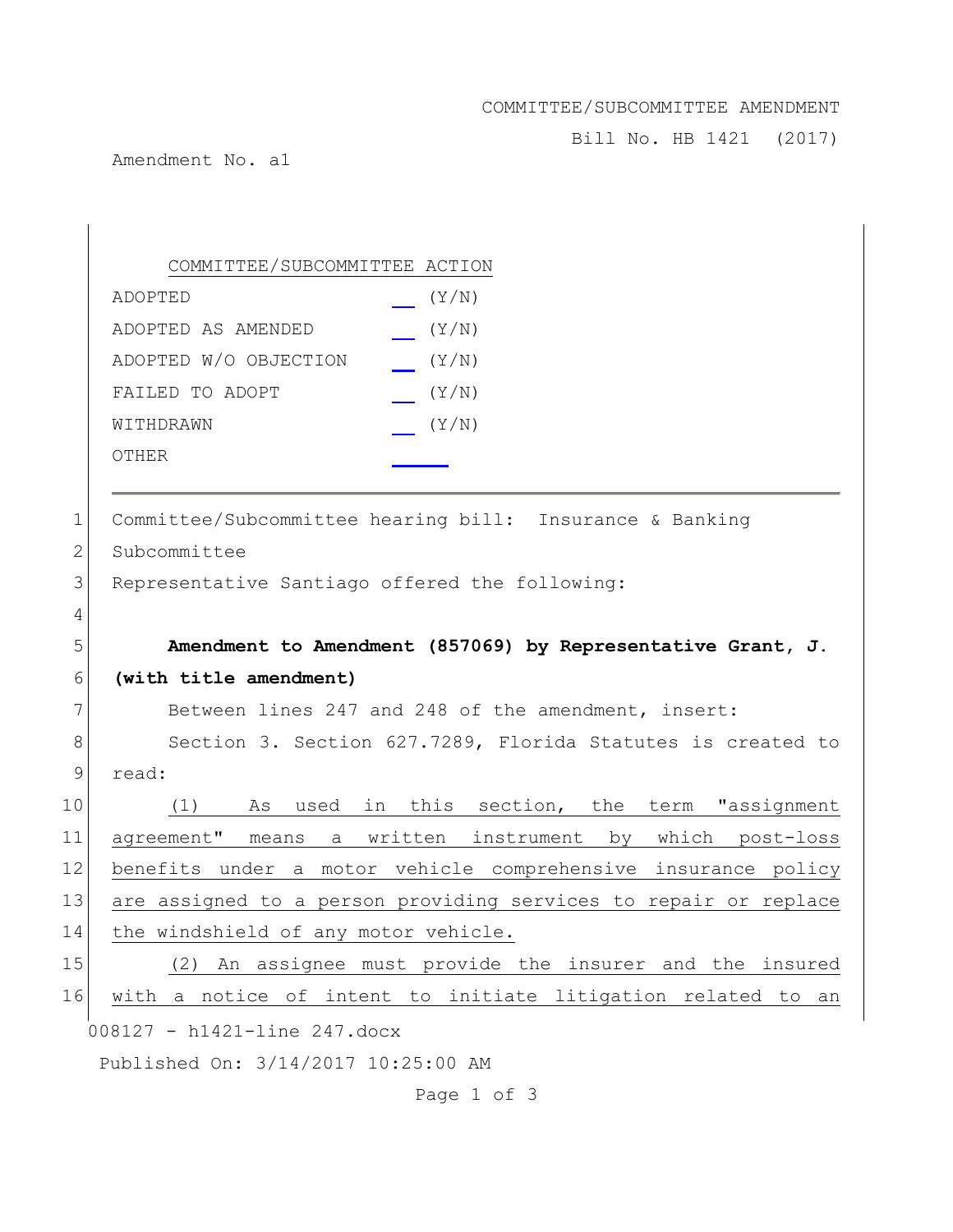## COMMITTEE/SUBCOMMITTEE AMENDMENT

Bill No. HB 1421 (2017)

Amendment No. a1

008127 - h1421-line 247.docx Published On: 3/14/2017 10:25:00 AM assignment agreement at least 21 days before filing a complaint. The notice must specify the damages and amount claimed. An insurer shall handle claims in a manner consistent with s. 626.9541. An assignee and insured must cooperate with the insurer during the investigation, review, and evaluation by the insurer. 23 (a) Notwithstanding any other law to the contrary, in a proceeding related to an assignment agreement for post-loss claims arising under a motor vehicle comprehensive insurance policy for the repair or replacement of the windshield of any motor vehicle, attorney fees and costs may only be recovered 28 under s. 57.105 and this subsection. (b) An assignee is entitled to reasonable attorney fees from the insurer if the assignee prevails in the action and the claims amount awarded is equal to or greater than the prejudgment settlement amount requested by the assignee for the damages claimed. (c) An insurer is entitled to reasonable attorney fees from the assignee if the insurer prevails in the action and the amount awarded to the assignee is equal to or less than the prejudgment settlement amount offered by the insurer for post-38 loss claims. 39 (d) Attorney fees may not be awarded to either party if an assignee prevails in an action in which the amount awarded is less than the prejudgment settlement amount requested by the

Page 2 of 3